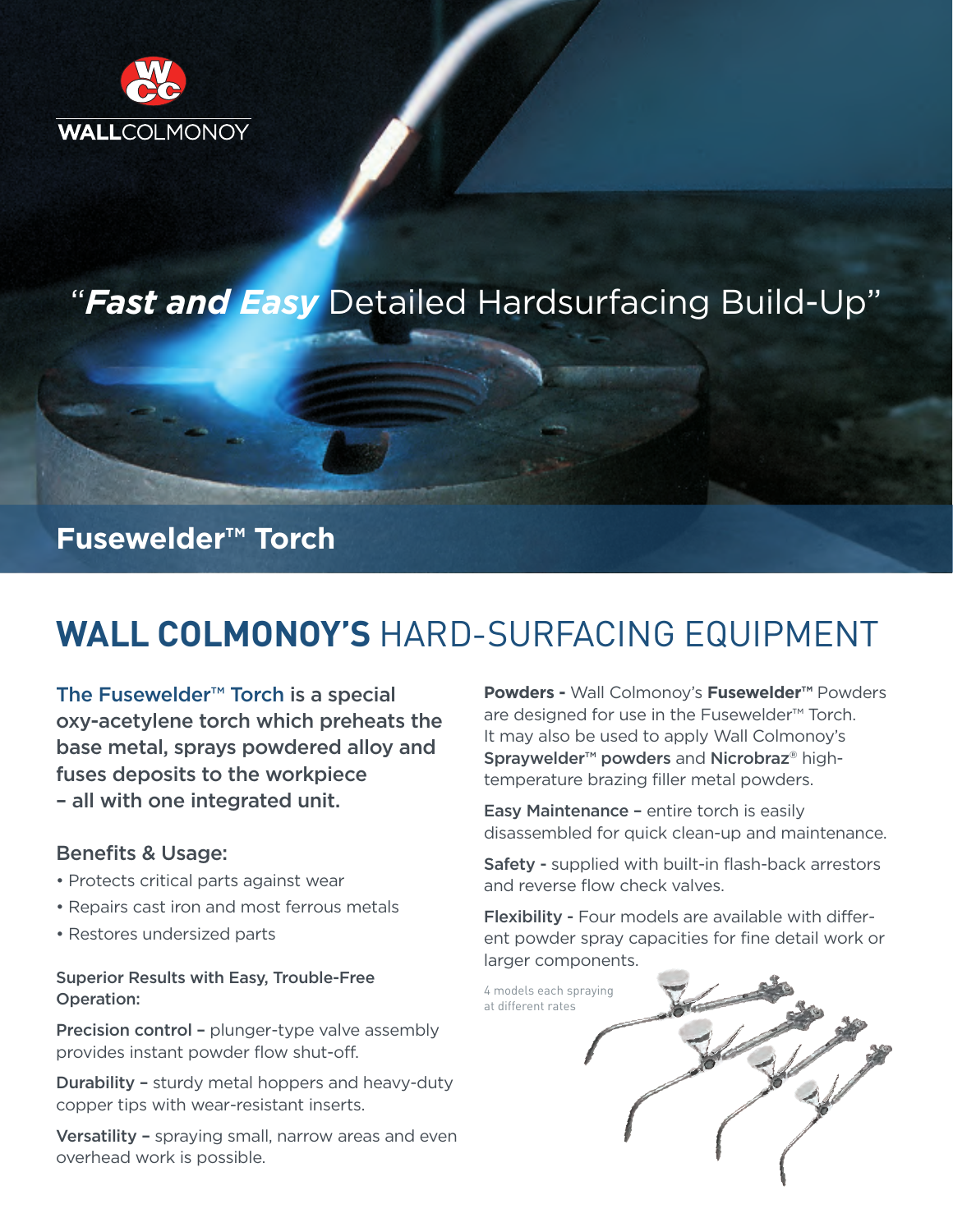## **EQUIPMENT**

**Four Fusewelder™ models are available** with different powder spray capacities for fine detail work or larger components

| Tip    |     | <b>Powder Spray</b><br><b>No. Capacity</b><br>kg/hr (lbs/hr) | <b>Features</b>                          | <b>Model</b> |        |        |
|--------|-----|--------------------------------------------------------------|------------------------------------------|--------------|--------|--------|
| 84     |     | $4.5$ $(9.9)$                                                | Designed for work                        | MARK 9       |        |        |
| 80 MF* | 4.5 | (9.9)                                                        | on larger parts                          |              |        |        |
| 94     | 6.4 | (14.2)                                                       | Up to 62,500 BTUs                        |              |        |        |
| 64     | 3.2 | (7.0)                                                        | Larger powder hopper                     |              |        |        |
| 74     | 4.1 | (9.0)                                                        | Up to 33,500 BTUs                        |              | MARK 8 |        |
| 44     | 1.7 | (3.7)                                                        | Widest spray capacity                    |              |        | MARK 7 |
| 54     | 2.8 | (6.2)                                                        | range and characteristics                |              |        |        |
| 40 MF* | 1.7 | (3.7)                                                        | Up to 22,000 BTUs                        |              |        |        |
| 50 MF* | 2.8 | (6.2)                                                        |                                          |              |        | MARK 6 |
| 24     |     |                                                              | For fine detail work                     |              |        |        |
| 34     |     | $0.59$ $(1.3)$                                               | (edges and corners)<br>Up to 14,000 BTUs |              |        |        |

# **ACCESSORIES**

#### **Detached Production Hopper**

The production hopper holds more than 9 kg (20 lbs.) of powder, permitting continuous spraying. Hopper includes cover and hose. Powder is gravity-fed to the torch. May be used with all Fusewelder™ models.

### **Water/Air-Cooled Nozzle**

This special nozzle is surrounded with tubing for circulating water or air to cool the nozzle and tip. This is useful where a cavity entraps heat around the tip end, or to prevent undue wear when the torch is used in high production work. May be used with all models.

#### **Nozzle Extensions**

Extensions are made to order and available in three lengths (7, 10 and 18 inches) to spray difficult-to-reach areas. They may be joined to achieve longer lengths.

#### **Gas Regulators**

Oxygen and acetylene regulators provide reliable, precise gas control. Each consists of a two-stage design, displaying both supply and regulated pressure.



Detached production hopper permits continuous spraying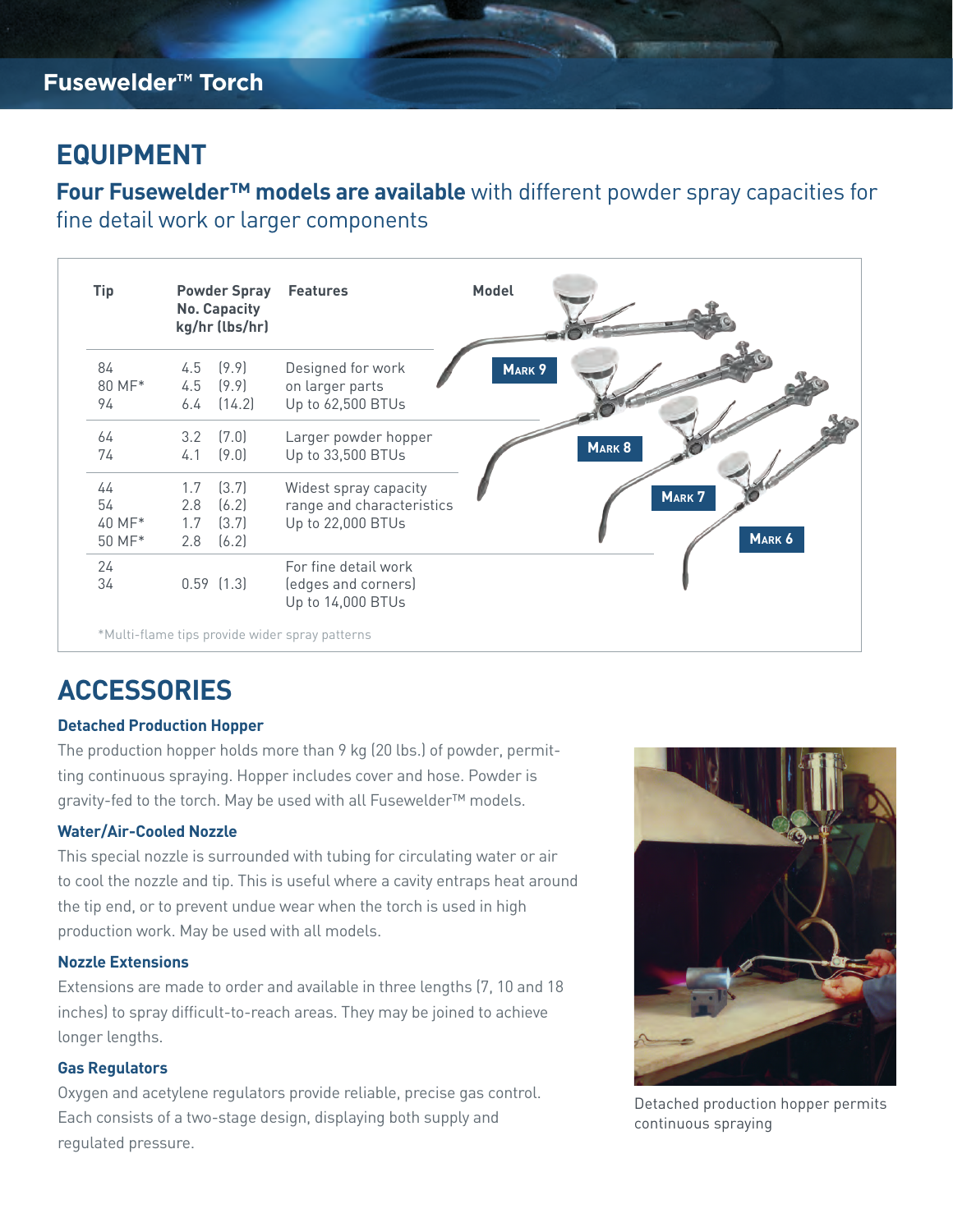## **COLMONOY®** (nickel-based)

| <b>ALLOY</b>                           | <b>HARDNESS HRC</b>                                                        | <b>FUSING TEMP °C (°F)</b>                                                       | <b>DESCRIPTION</b>                                                                                                                                                                                                                       |  |
|----------------------------------------|----------------------------------------------------------------------------|----------------------------------------------------------------------------------|------------------------------------------------------------------------------------------------------------------------------------------------------------------------------------------------------------------------------------------|--|
| 24<br>23A<br>21<br>22                  | $16 - 23$<br>$16 - 23$<br>$22 - 27$<br>$28 - 33$                           | 1065 (1950)<br>1065 (1950)<br>915 (1680)<br>930 (1705)                           | <b>Ductile, Easily Finished Alloys</b><br>Atomized nickel-based alloys for use on cast iron parts, can be<br>finished by filing or grinding                                                                                              |  |
| 43<br>63                               | $35 - 40$<br>$56 - 63$                                                     | 980 (1800)<br>1025 (1875)                                                        | <b>Chromium-Carbide Alloys</b><br>Atomized nickel-based alloys containing chromium carbides for<br>abrasion and corrosion resistance.                                                                                                    |  |
| 705                                    | $58 - 63$                                                                  | 1025 (1875)                                                                      | <b>Composite Alloys</b><br>Uniquely formulated nickel-based composites containing tungsten carbide<br>for resistance to sliding abrasion.                                                                                                |  |
| 225<br>226<br>227<br>228<br>229<br>234 | $13 - 17$<br>$18 - 21$<br>$22 - 27$<br>$28 - 33$<br>$25 - 30$<br>$32 - 36$ | 900 (1650)<br>935 (1715)<br>915 (1680)<br>930 (1705)<br>915 (1680)<br>995 (1825) | <b>Specially Formulated Alloys for Glass Moulds</b><br>Colmonoy 200-series Alloys are specially formulated for<br>protecting and restoring glass container moulds (cast iron and<br>aluminum bronzel.                                    |  |
| 323                                    | $20 - 25$                                                                  | 865 (1590)                                                                       | For Application to Poor Quality Cast Iron and Steel Base Metals<br>Low melting with excellent wettabillity on cast irons and bronze. Depos-<br>its have high oxidation resistance and are easily finished with a file or by<br>grinding. |  |
| 88*                                    | $59 - 64$                                                                  | 1100 (2020)                                                                      | <b>Wear, Heat &amp; Corrosion-Resistant Alloy</b><br>Unique alloy contains chromium/tungsten borides and carbides for maxi-<br>mum abrasion and corrosion resistance. For high-temperature, highly<br>abrasive applications.             |  |

\*Colmonoy 88 HV is also available as a finer cut for the Fusewelder™ Torch



Water-cooled nozzle prevents undue wear when the torch is used in high production work



**Fusewelder™ Torch spraying Colmonoy 227** on glass container moulds